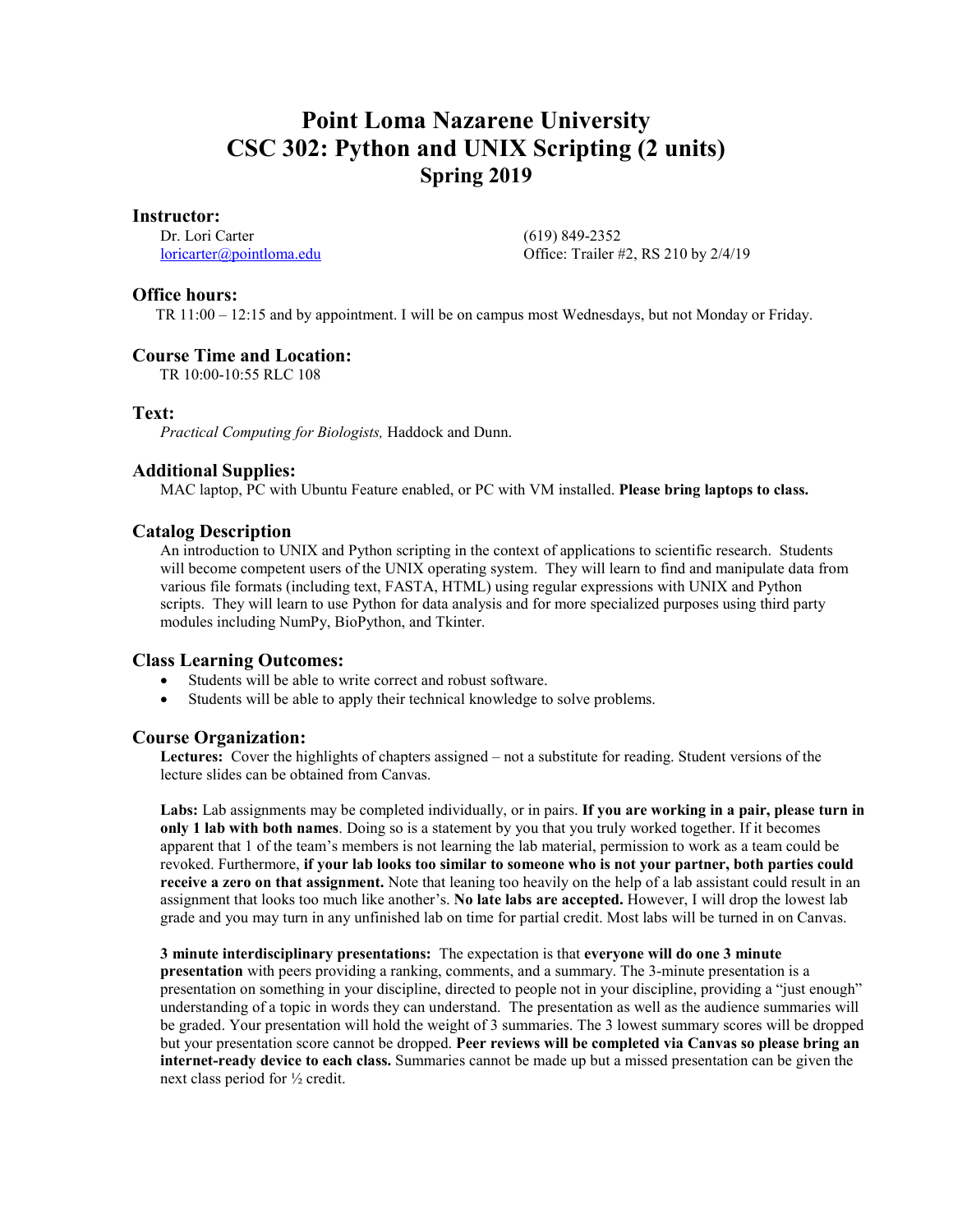**Quizzes:** In addition to the midterm and final exam, you will have 2 quizzes to help you keep current on both theory and practice. Quizzes are not cumulative but will cover material from both **lecture and lab**. Quizzes are scheduled for 1/29 and 3/26. **If you miss a quiz without giving me prior notice for an excused function, there is a good chance you will receive a zero unless, of course, there was a documented emergency.**

**Exams:** There will be 2 exams, a midterm and a final. If you will miss an exam for a school function, you must arrange to take it in advance. **If you ever miss an exam without giving me prior notice, there is a good chance you will receive a zero unless, of course, there was clearly an emergency.** Exam content can include material from lectures, the textbook, labs, and 3 minute presentations. Exams are cumulative**.** The midterm is scheduled for **Feb 19.** It will cover chapters  $1 - 6$  in your textbook.

The final exam is scheduled for **Thursday of finals week at 10:30** and will emphasize chapters 8-10 in your textbook plus labs and lecture material covered since the last exam. There will be a few questions from earlier in the semester.

#### **Grading:**

| $3 \text{ min.}$ presentations $15\%$ |     | Labs    | 30% |
|---------------------------------------|-----|---------|-----|
| Midterm                               | 15% | Ouizzes | 15% |
| Final Exam                            | 25% |         |     |

| $100-93\%$ A   |  | $67-69.9\%$ D+                                                                                              |  |
|----------------|--|-------------------------------------------------------------------------------------------------------------|--|
| $90-92.9\%$ A- |  | $63-66.9\%$ D                                                                                               |  |
| $87-89.9\%$ B+ |  | $60-62.9\%$ D-                                                                                              |  |
| 83-86.9% B     |  | $0-59.9\%$ F                                                                                                |  |
|                |  | Final grades will be determined as follows:<br>$80-82.9\%$ B-<br>$77-79.9\%$ C+<br>73-76.9% C<br>70-72.9 C- |  |

#### **University Mission:**

Point Loma Nazarene University exists to provide higher education in a vital Christian community where minds are engaged and challenged, character is modeled and formed, and service becomes an expression of faith. Being of Wesleyan heritage, we aspire to be a learning community where grace is foundational, truth is pursued, and holiness is a way of life.

#### **Department Mission:**

The Mathematical, Information, and Computer Sciences department at Point Loma Nazarene University is committed to maintaining a curriculum that provides its students with the tools to be productive, the passion to continue learning, and Christian perspectives to provide a basis for making sound value judgments.

#### **Attendance:**

Attendance is expected at each class session. In the event of an absence you are responsible for the material covered in class and the assignments given that day.

Regular and punctual attendance at all classes is considered essential to optimum academic achievement. If the student is absent from more than 10 percent of class meetings, the faculty member can file a written report which may result in de-enrollment. If the absences exceed 20 percent, the student may be de-enrolled without notice until the university drop date or, after that date, receive the appropriate grade for their work and participation. See http://catalog.pointloma.edu/content.php?catoid=24&navoid=1581#Class [Attendance](http://catalog.pointloma.edu/content.php?catoid=24&navoid=1581#Class_Attendance) in the Undergraduate Academic Catalog.

#### **Class Enrollment:**

It is the student's responsibility to maintain his/her class schedule. Should the need arise to drop this course (personal emergencies, poor performance, etc.), the student has the responsibility to follow through (provided the drop date meets the stated calendar deadline established by the university), not the instructor. Simply ceasing to attend this course or failing to follow through to arrange for a change of registration (drop/add) may easily result in a grade of F on the official transcript.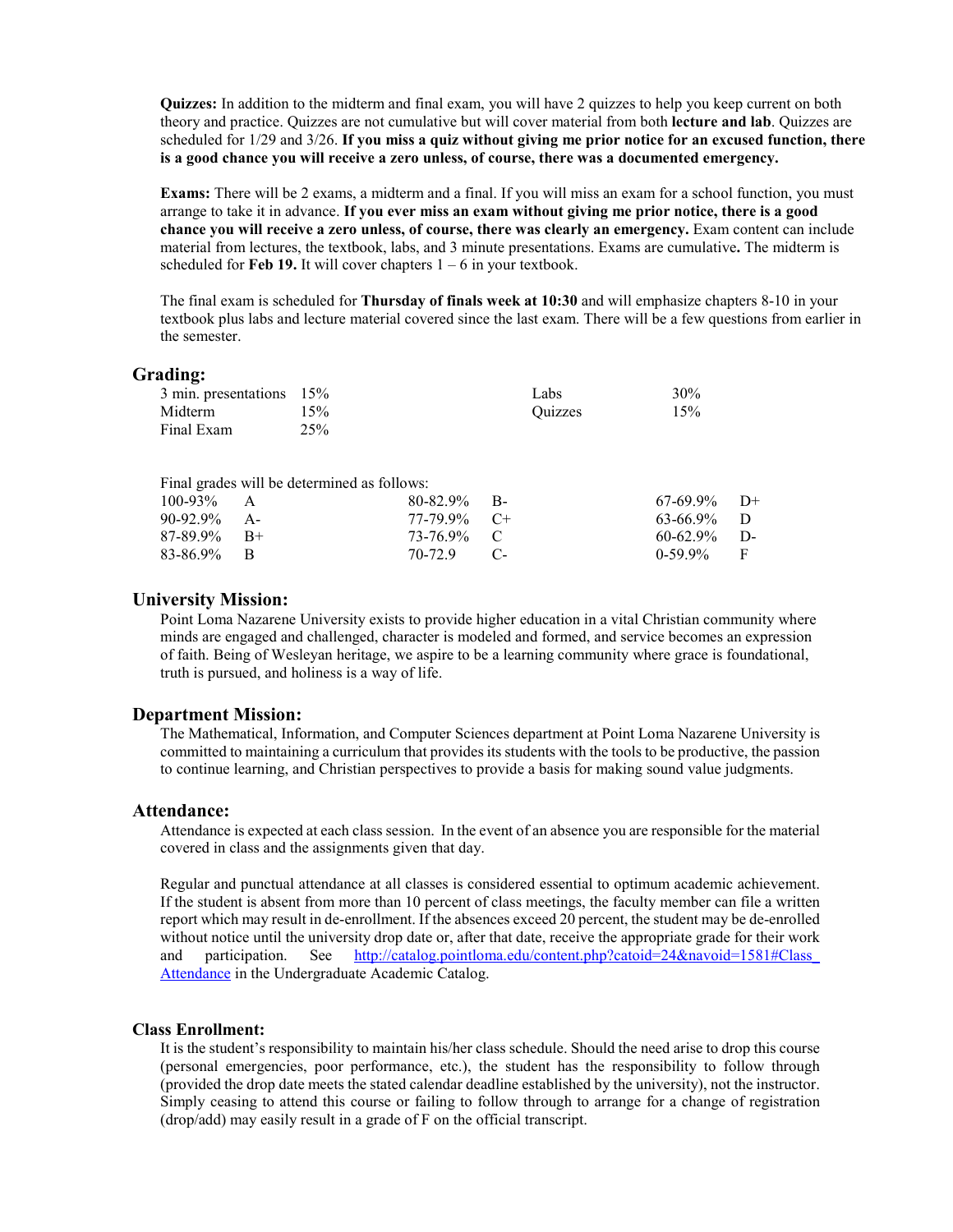## **Academic Accommodations:**

While all students are expected to meet the minimum standards for completion of this course as established by the instructor, students with disabilities may require academic adjustments, modifications or auxiliary aids/services. At Point Loma Nazarene University (PLNU), these students are requested to register with the Disability Resource Center (DRC), located in the Bond Academic Center. [\(DRC@pointloma.edu](mailto:DRC@pointloma.edu) or 619-849-2486). The DRC's policies and procedures for assisting such students in the development of an appropriate academic adjustment plan (AP) allows PLNU to comply with Section 504 of the Rehabilitation Act and the Americans with Disabilities Act. Section 504 (a) prohibits discrimination against students with special needs and guarantees all qualified students equal access to and benefits of PLNU programs and activities. After the student files the required documentation, the DRC, in conjunction with the student, will develop an AP to meet that student's specific learning needs. The DRC will thereafter email the student's AP to all faculty who teach courses in which the student is enrolled each semester. The AP must be implemented in all such courses.

If students do not wish to avail themselves of some or all of the elements of their AP in a particular course, it is the responsibility of those students to notify their professor in that course. PLNU highly recommends that DRC students speak with their professors during the first two weeks of each semester about the applicability of their AP in that particular course and/or if they do not desire to take advantage of some or all of the elements of their AP in that course.

#### **Academic Honesty**

Students should demonstrate academic honesty by doing original work and by giving appropriate credit to the ideas of others. Academic dishonesty is the act of presenting information, ideas, and/or concepts as one's own when in reality they are the results of another person's creativity and effort. A faculty member who believes a situation involving academic dishonesty has been detected may assign a failing grade for that assignment or examination, or, depending on the seriousness of the offense, for the course. Faculty should follow and students may appeal using the procedure in the university Catalog. See [http://catalog.pointloma.edu/content.php?catoid=24&navoid=1581#Academic\\_Honesty](http://catalog.pointloma.edu/content.php?catoid=24&navoid=1581#Academic_Honesty) for definitions of kinds of academic dishonesty and for further policy information.

#### **Final Exam: Date and Time:**

The final exam date and time is set by the university at the beginning of the semester and may not be changed by the instructor. This schedule can be found on the university website and in th course calendar. No requests for early examinations will be approved. Only in the case that a student is required to take three exams during the same day of finals week, is an instructor authorized to consider changing the exam date and time for that particular student.

#### **Copyright Protected Materials:**

Point Loma Nazarene University, as a non-profit educational institution, is entitled by law to use materials protected by the US Copyright Act for classroom education. Any use of those materials outside the class may violate the law.

#### **Credit Hours:**

In the interest of providing sufficient time to accomplish the stated course learning outcomes, this class meets the PLNU credit hour policy for a 2 unit class delivered over 15 weeks. Specific details about how the class meets the credit hour requirements can be provided upon request.